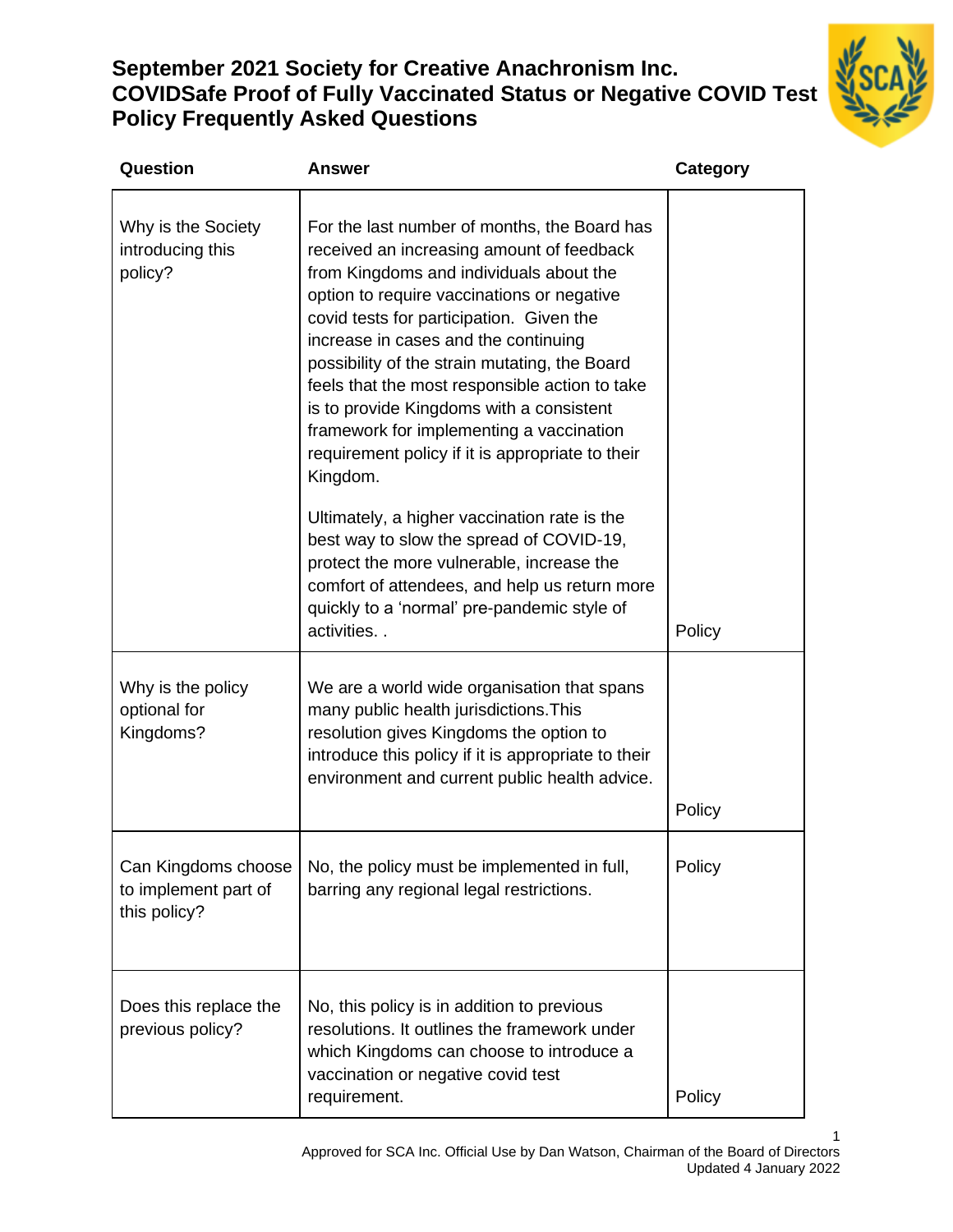#### **September 2021 Society for Creative Anachronism Inc. COVIDSafe Proof of Fully Vaccinated Status or Negative COVID Test Policy Frequently Asked Questions** What if the policy cannot be implemented in some regions of a Kingdom Kingdom Seneschals who wish to implement the policy but have legal restrictions in some regions should discuss this matter with the Society Seneschal.

| regions of a Kingdom<br>due to local law?                                                                       | Society Seneschal.                                                                                                                                                                                                                                                                                                                                                                                                                                                                                                           | Policy         |
|-----------------------------------------------------------------------------------------------------------------|------------------------------------------------------------------------------------------------------------------------------------------------------------------------------------------------------------------------------------------------------------------------------------------------------------------------------------------------------------------------------------------------------------------------------------------------------------------------------------------------------------------------------|----------------|
| My Kingdom crosses<br>multiple countries with<br>different law. Does<br>this prevent us<br>applying the policy? | The Society's governing documents state that<br>local modern law takes precedence over any<br>Society policy. Kingdoms who wish to<br>implement the policy but need to consider the<br>laws of multiple countries should discuss the<br>matter with the Society Seneschal.                                                                                                                                                                                                                                                   | Policy         |
| What if some aspects<br>of the policy cannot be<br>implemented due to<br>legal requirements in<br>a Kingdom?    | Kingdom Seneschals who wish to implement<br>the policy but have legal restrictions for some<br>aspects should discuss this matter with the<br>Society Seneschal.                                                                                                                                                                                                                                                                                                                                                             | Policy         |
| Does this apply to<br>online/virtual events?                                                                    | No.                                                                                                                                                                                                                                                                                                                                                                                                                                                                                                                          | Policy         |
| Who is considered<br>fully vaccinated?                                                                          | People are considered fully vaccinated after<br>receiving the full series of a COVID 19<br>vaccine or combination of COVID-19 vaccines<br>approved by the World Health Organization<br>(e.g., two doses of a two-dose vaccine series,<br>or one dose of a single-dose vaccine series).<br>In general, people are considered fully<br>vaccinated: $\pm$<br>2 weeks after their second dose in a 2-dose<br>series, such as the Pfizer, Astra Zeneca or<br>Moderna vaccines, or<br>2 weeks after a single-dose vaccine, such as |                |
|                                                                                                                 | Johnson & Johnson's Janssen vaccine                                                                                                                                                                                                                                                                                                                                                                                                                                                                                          | Implementation |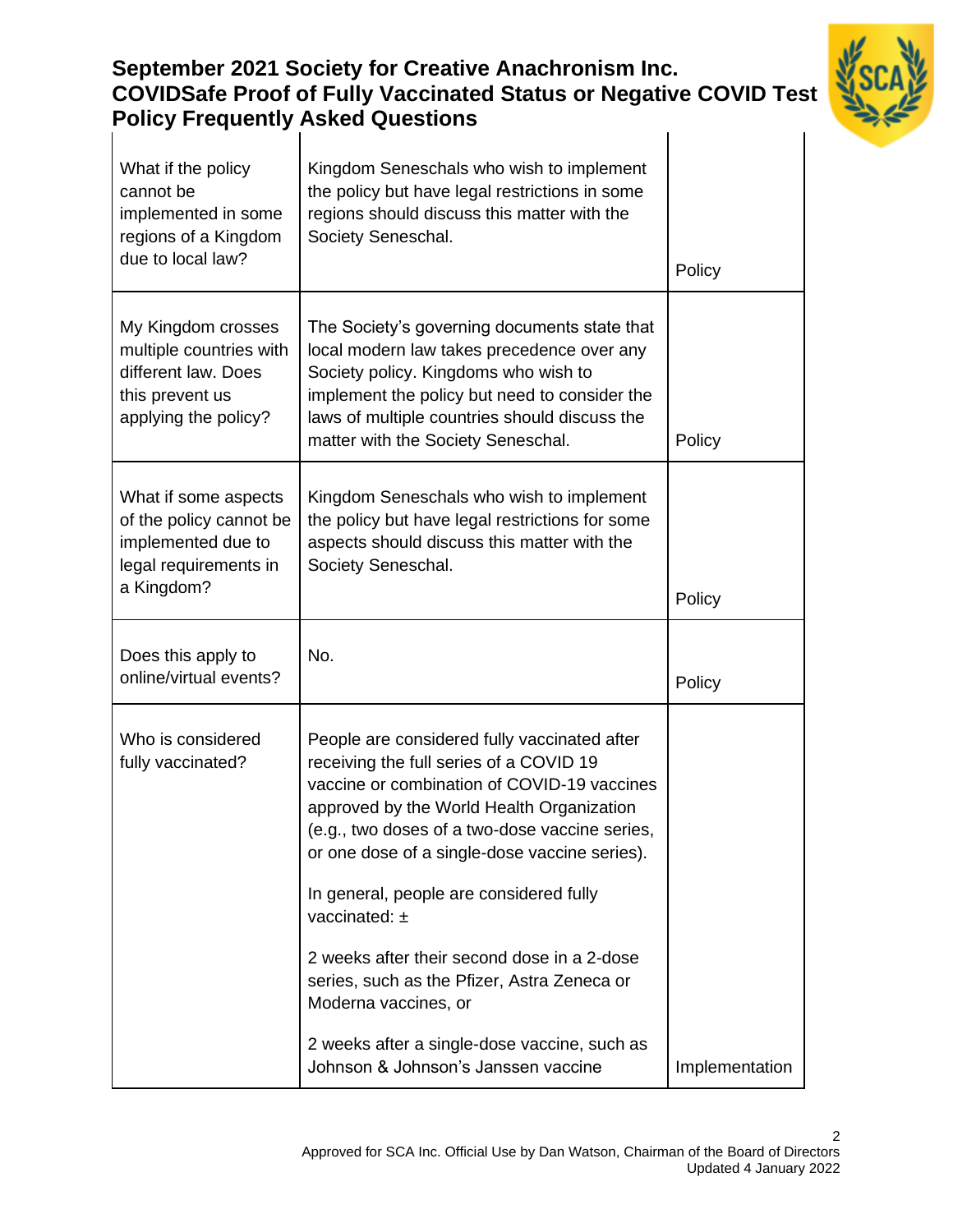| are i Tool of Fully Vacchiated Olatus of Negative G<br><b>Policy Frequently Asked Questions</b> |                                                                                                                                                                                                                                                                                                                                                                                                           |                |
|-------------------------------------------------------------------------------------------------|-----------------------------------------------------------------------------------------------------------------------------------------------------------------------------------------------------------------------------------------------------------------------------------------------------------------------------------------------------------------------------------------------------------|----------------|
|                                                                                                 | If you don't meet these requirements,<br>regardless of your age, you are NOT fully<br>vaccinated.                                                                                                                                                                                                                                                                                                         |                |
| Does a previous<br>COVID-19 infection<br>allow you to attend<br>these settings?                 | No, a previous infection is not a substitute for<br>being fully vaccinated.                                                                                                                                                                                                                                                                                                                               | Implementation |
| What if I don't want to<br>disclose my<br>vaccination status?                                   | We respect your right not to disclose your<br>vaccination status. Attendees who do not wish<br>to disclose their vaccination status have the<br>option of producing a negative viral COVID-19<br>test (PCR or antigen) result taken within 72<br>hours of the event commencing.                                                                                                                           | Implementation |
| When should I not<br>attend an SCA<br>activity?                                                 | Do not attend SCA activities if you have<br>symptoms of COVID-19 (fever, chills, cough,<br>shortness of breath, fatigue, muscle or body<br>aches, headache, new loss of taste or smell,<br>sore throat, congestion or runny nose, nausea<br>or vomiting, diarrhea), even if you have been<br>vaccinated.<br>Do not attend SCA activities if you have tested<br>positive for COVID-19 in the last 14 days. | Implementation |
| What types of Covid<br>test are acceptable?                                                     | Attendees without proof of vaccination must<br>provide proof of a negative PCR test or a<br>negative antigen test taken within 72 hours of<br>the start of the activity.                                                                                                                                                                                                                                  | Implementation |

# **September 2021 Society for Creative Anachronism Inc. COVIDSafe Proof of Fully Vaccinated Status or Negative COVID Test**

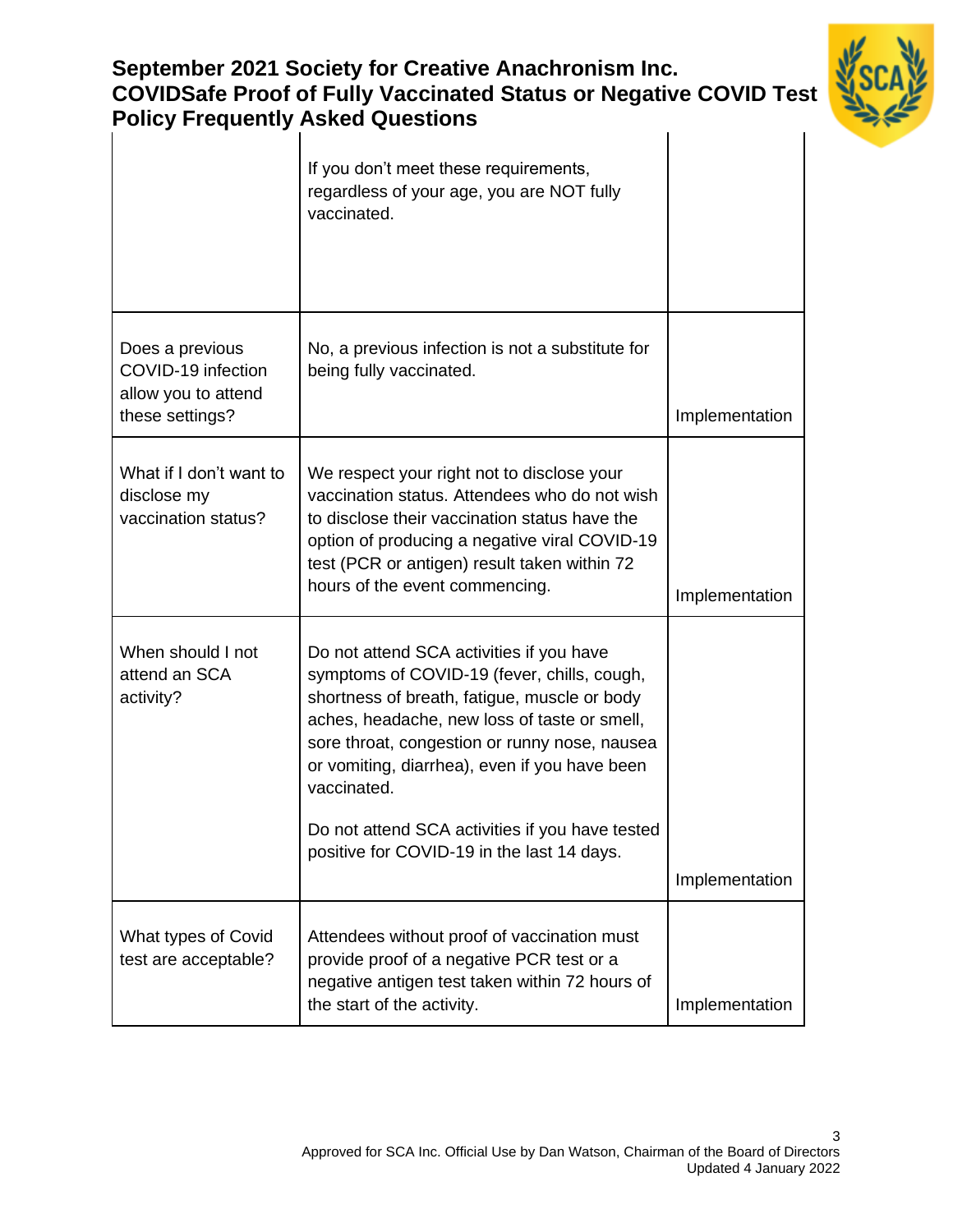#### **September 2021 Society for Creative Anachronism Inc. COVIDSafe Proof of Fully Vaccinated Status or Negative COVID Test Policy Frequently Asked Questions**  $\mathbf{I}$



| What if I am unable to<br>be vaccinated for<br>medical reasons? | Attendees without proof of vaccination must<br>provide proof of a negative PCR test or a<br>negative antigen test taken within 72 hours of<br>the start of the activity.                    | Implementation |
|-----------------------------------------------------------------|---------------------------------------------------------------------------------------------------------------------------------------------------------------------------------------------|----------------|
| What about children?                                            | Proof of Vaccination or a negative test will not<br>be required for children who are ineligible for<br>vaccination by virtue of age.                                                        | Implementation |
| Do I have to wear a<br>mask?                                    | Masks may be mandated by Kingdoms as per<br>the Board's previous resolution. They are<br>strongly recommended for non-vaccinated<br>attendees save for those children under 2<br>years old. | Implementation |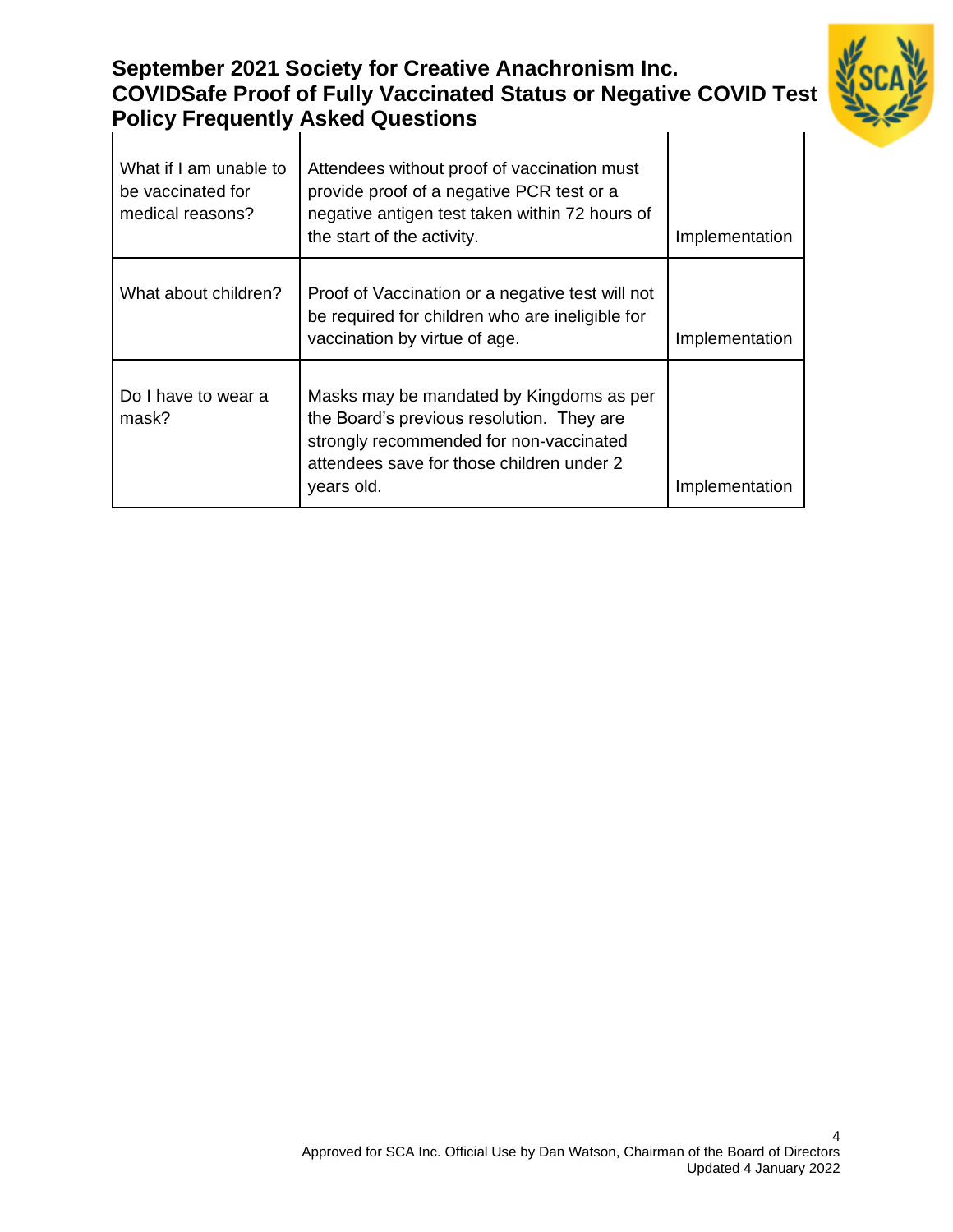## **September 2021 Society for Creative Anachronism Inc. COVIDSafe Proof of Fully Vaccinated Status or Negative COVID Test Policy Frequently Asked Questions**  $\overline{1}$



| What is appropriate<br>proof of a negative<br>test result?      | The following formats are acceptable proofs of<br>a negative COVID-19 test: paper negative<br>COVID-19 test results (original only; no<br>photocopies accepted), digital or emailed<br>COVID-19 test results; or record of COVID-19<br>testing from a healthcare provider including<br>original digital email notification or personal<br>electronic health record.<br>The negative COVID-19 test result must<br>include:                                                                                                                                                                                                                                                               |                |
|-----------------------------------------------------------------|-----------------------------------------------------------------------------------------------------------------------------------------------------------------------------------------------------------------------------------------------------------------------------------------------------------------------------------------------------------------------------------------------------------------------------------------------------------------------------------------------------------------------------------------------------------------------------------------------------------------------------------------------------------------------------------------|----------------|
|                                                                 | Where the test was administered,<br>including information such as the<br>name and contact information for the<br>laboratory or healthcare personnel<br>who performed the test<br>A specimen collection dated 72 hours<br>$\bullet$<br>or less before the event.<br>Attendee's name and either date of<br>birth, age, or passport number<br>A negative test result using words or<br>$\bullet$<br>phrases including:<br>Negative<br>$\circ$<br>Undetectable<br>$\circ$<br>SARS-CoV-2 RNA not<br>$\circ$<br>detected<br>SARS-CoV-2 antigen not<br>$\circ$<br>detected<br>COVID-19 not detected<br>$\circ$<br>Not reactive<br>$\circ$<br>Test results marked "invalid" are not<br>accepted | Implementation |
| What kind of health<br>information are you<br>storing about me? | Kingdoms who chose to implement this policy<br>will not keep a record of your proof of<br>vaccination or a negative covid test. No<br>medical information is being recorded, only a<br>record that it has been checked.                                                                                                                                                                                                                                                                                                                                                                                                                                                                 | Implementation |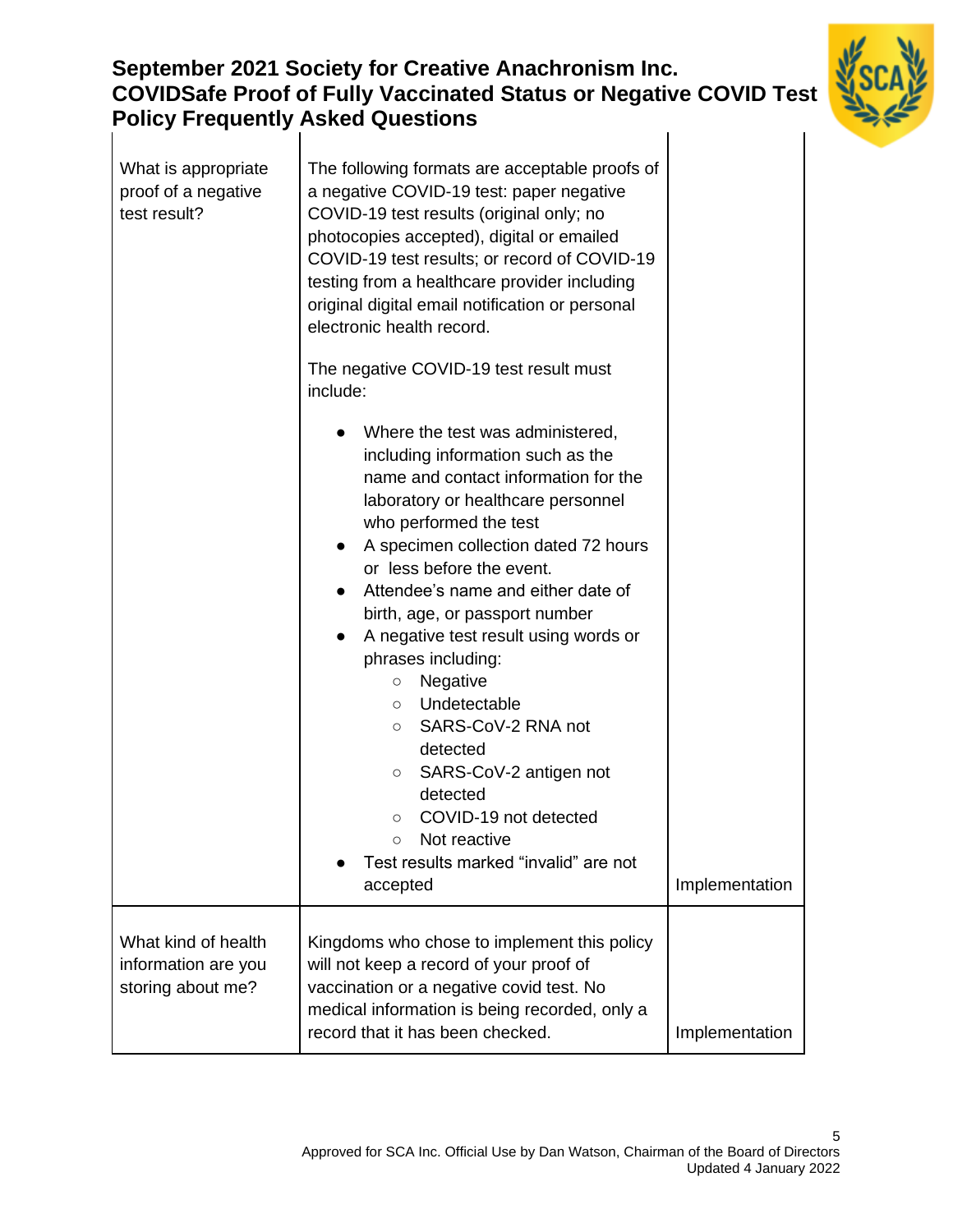## **September 2021 Society for Creative Anachronism Inc. COVIDSafe Proof of Fully Vaccinated Status or Negative COVID Test Policy Frequently Asked Questions**  $\overline{1}$



| Can only a single<br>person check proof of<br>vaccination/negative<br>test results?                                                    | No, this action can be undertaken by multiple<br>people at gate but each person must verify<br>their actions at the end of their shifts.                             |                |
|----------------------------------------------------------------------------------------------------------------------------------------|----------------------------------------------------------------------------------------------------------------------------------------------------------------------|----------------|
|                                                                                                                                        |                                                                                                                                                                      | Implementation |
| Who should we notify<br>if someone is removed<br>from site for non-<br>compliance with the                                             | You should notify your Kingdom Seneschal<br>who will in turn notify the Society Seneschal<br>and SCA President.                                                      |                |
| policy?                                                                                                                                |                                                                                                                                                                      | Implementation |
| When does the 3 day<br>clock for negative<br>tests start? Is it from<br>the first day of the<br>event or does it start<br>from the day | It starts from the first day of the event.                                                                                                                           |                |
| checked?                                                                                                                               |                                                                                                                                                                      | Implementation |
| Does this include<br>activities or just<br>events?                                                                                     | Events are defined in Corpora II.A and include<br>official SCA activities such as meetings,<br>trainings etc.                                                        | Implementation |
| Does the policy mean<br>that people who<br>refuse to adhere to the<br>policy may be subject<br>to official sanction?                   | Failure to adhere to any SCA policy may<br>result in official sanctions.                                                                                             | Implementation |
| What about demos or<br>activities held in public<br>locations?                                                                         | People participating in SCA activities must<br>adhere to SCA policies. This is not required of<br>non SCA participants (i.e. observers and<br>passers by at demos.). | Implementation |
| If I attend an event in<br>a Kingdom with a<br>different COVIDSafe                                                                     | You must follow the policy of the Kingdom<br>hosting the event. This includes attendees<br>whose local laws would not permit the hosting                             | Implementation |